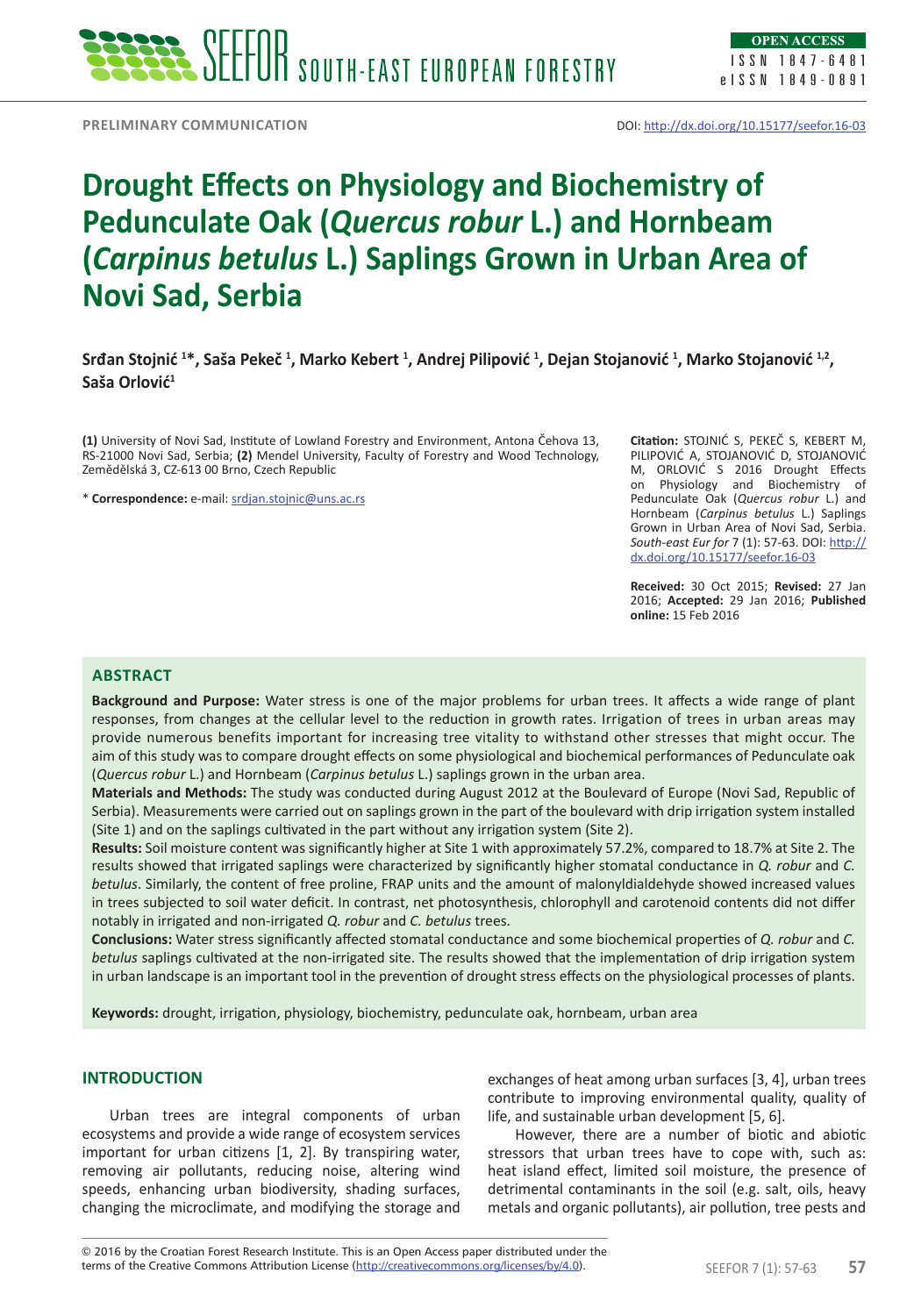diseases, constructions, mechanical damages to root, trunk and branches, etc [7]. Lack of moisture in the soil is one of the most common problems that affect trees in urban environments [8]. Water stress affects a wide range of plant responses, from changes at the cellular level to the reduction in growth rates [9]. For example, Popović *et al.* [10] found that photosynthetic efficiency of pedunculate oak seedlings was significantly affected by short-term water stress. Bréda *et al.* [11] reported that sap flux densities and stomatal conductance were reduced by almost 70% at maximal drought intensity in adult *Quercus robur* and *Quercus petraea* trees. Ježík *et al.* [12] found that reduced water availability caused much lower tree water status and stem circumference increase in non-irrigated Norway spruce trees. Similarly, a study by Pšidová *et al.* [13] showed significant reduction of net photosynthesis and stomatal conductance in beech seedlings subjected to water deficit.

In urban conditions soil moisture is often limited due to soil compaction and reduced soil volume [14]. In such circumstances, water supply decreases in the root system because compacted soils, together with street structures, prevent infiltration of water into the root zone. At the same time, access to the ground water and subsurface drainage is often eliminated due to restricted rooting volume [15]. As a consequence of aforementioned disturbances, the life-span of trees growing in urban environments can be significantly shortened in comparison with trees growing in natural habitats [16].

In the present study we examined drought effects on physiological and biochemical performances of Pedunculate oak (*Quercus robur* L.) and Hornbeam (*Carpinus betulus* L.) saplings grown under two watering regimes – irrigated and non-irrigated. The objective of the study was to examine to which extent, for period of one month, the soil water deficit at the site without irrigation system will affect different physiological and biochemical proceses in trees and to indentify those traits that react most sensitively, and thus might be used as early signs of water stress. Since the mortality rate of saplings is the highest in the first year after planting, the present study was conducted at newly established boulevard and involved recently planted saplings of the same age.

# **MATERIALS AND METHODS**

## **Experimental Location and Plant Material**

The study was conducted during August 2012, at the Boulevard of Europe (Novi Sad, Republic of Serbia). The Boulevard of Europe was built in 2010. After finishing the constructions of the road, the bicycle path and the footpath, green area was established along the entire boulevard. For that purpose, six-year-old saplings of Pedunculate oak (*Quercus robur* L.) and Hornbeam (*Carpinus betulus* L.) were planted. The space between the saplings was 10  $\times$ 10 m. In order to prevent the negative effects of drought stress on the saplings, drip irrigation system was installed in one part of the boulevard. In order to examine how irrigation affects plants' physiological performances, the

measurements were carried out on saplings grown in the part of the boulevard with irrigation system installed (between Futoška Ulica and Bulevar Vojvode Stepe) (Site 1) and on the saplings cultivated in the part without any irrigation system installed (between Bulevar Vojvode Stepe and Rumenačka Ulica) (Site 2).

The climate of Novi Sad is temperate continental with a mean annual temperature of 11.4°C and annual precipitation sum of 647 mm. Mean air temperature during the vegetation period (April–September) is 18.3°C, while the sum of precipitations for the same period amounts to 379 mm. The climate records were acquired from the weather station Rimski Sancevi (N 45°20', E 19°51'; 84 m a.s.l.), at 10 km distance from the city (http://www.hidmet.gov.rs). Temperature and precipitation have been averaged for the time period between 1981 and 2010.

### **Soil Analysis**

Soil samples were taken from irrigated and non irrigated sites (two samples per each site). The physical characteristics of soil were determined according standard laboratory analyses. Particle size distribution (%) was determined by the international B-pipette method with preparation in sodium pyrophosphate [17], while the determination of soil textural classes was carried out based on particle size distribution using Atteberg classification [18] and pH in  $H_2O$  electrometric method with combined electrodes on pH meter. Soil moisture content was determined according to Bošnjak *et al.* [17], whereas humus percentage (%) in soil was determined by Tjurin method in Simakov's modification [19]. The Kjeldahl method was applied for the determination of nitrogen percentage (%) in soil [20].

## **Gas Exchange Measurements**

Net photosynthesis (A) and stomatal conductance (gs) were measured using the ADC BioScientific Ltd. LCpro+ Portable Photosynthesis System. Leaves were enclosed in the broad leaf chamber until the values of A and gs had stabilized (usually about 60 seconds) [21]. Measurement was conducted in 5 replications on 5 plants per single species. Fully expanded leaves of the same developmental age, with the same orientation, placed in the upper part of the crown were used as samples. Measurements were done in sunny and clear weather, in the period between 09:00 and 11:00 a.m. Measurements were done under constant light conditions (PAR 1000 μmol⋅m<sup>-2</sup>⋅s<sup>-1</sup>) and CO<sub>2</sub> concentration (350 μmol∙mol-1). The air supply unit provided a flow of ambient air to the leaf chamber at a constant rate of 100 μmol∙s-1. Temperature and humidity inside of chamber were at the ambient level [22].

## **Determination of Photosynthetic Pigment Concentration**

The contents of chlorophyll a (Chl a), chlorophyll b (Chl b) and carotenoids (Car) were determined according to Wettstein method [23] in acetone solution. Absorbances at wavelengths 662 nm (chlorophyll a), 644 (chlorophyll b) and 440 nm (carotenoids) were measured by spectrophotometer and expressed in mg⋅g<sup>-1</sup> of dry weight (DW).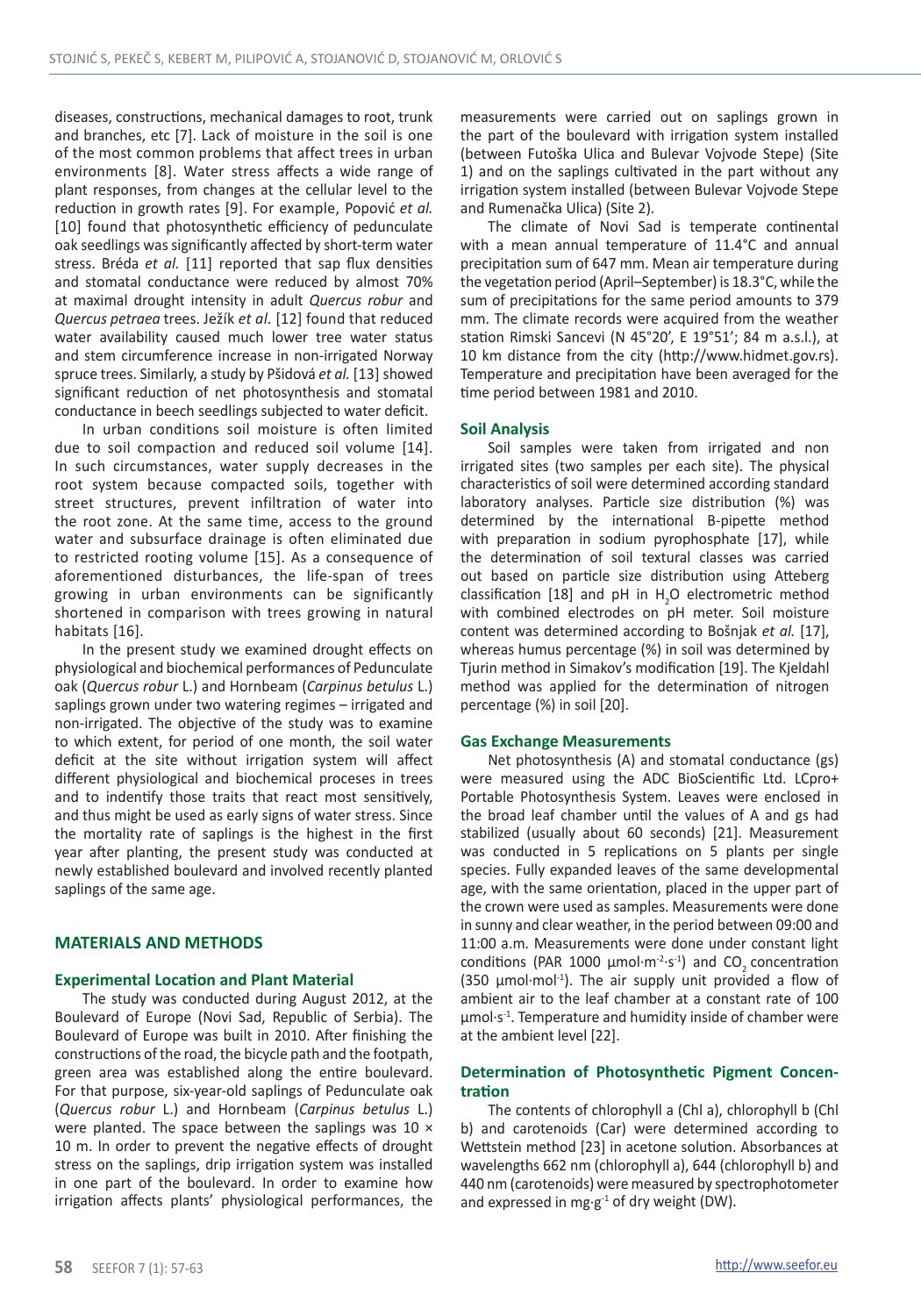#### **Determination of Oxidative Stress**

Extracts were homogenized and macerated with 10 ml  $0.1M K_2 HPO_4$  at pH 7.0 on cold porcelain mortar [24]. Homogenate was centrifuged for 10 minutes at 4000 g. Finally, the resulting supernatant was mixed with glycerol in 1:1 ratio and the mixture was used for the determination of: (a) free proline (FP) accumulation, (b) total antioxidant activity and (c) lipid peroxidation intensity. Proline accumulation was determined by the method described by Bates *et al.* [25]. Proline was determined after the extraction with 5-sulphosalicyclic acid and the reaction with ninhydrin. A standard curve of proline was used for calibration. Total antioxidant capacity was estimated according to the FRAP (Ferric Reducing Antioxidant Power) assay [26]. Total reducing power was expressed in FRAP units. FRAP unit is equal to 100 μmol∙dm-3 Fe2+. FRAP value is calculated using the formula: FRAP value=ΔA<sub>sample</sub>/ΔA<sub>standard</sub>.

Lipid peroxidation was determined by the thiobarbituric acid (TBA) method. Values were given based on the quantification of an end-product malonyldialdehyde (MDA) and expressed as nmol MDA⋅g<sup>-1</sup> fresh weight (FW) [27].

#### **Statistical Analysis**

The data were analysed with statistical software package Statistica 10 [28]. Differences between two treatments were analyzed using One-way ANOVA procedure. Significance was determined at p<0.05 throughout the entire analysis.

#### **RESULTS**

Site 1 was characterized by textural class of sandy loam, contrary to Site 2 where predominant texture classes were loam (Site 2, S3) and sandy-loam (Site 2, S4). In irrigated area (Site 1), instantaneous soil moisture content ranged from 38.1% to 61.0% in the surface layers (0-10 cm), while in the deeper layers (10-40 cm) soil moisture content increased due to the reduced evaporation, and ranged from 36.0% to 93.8%. In contrast, lower soil moisture content was observed in non-irrigated area (Site 2). Soil mosture content varied between 12.9% to 13.8% in the surface layers, and between 21.6% and 26.4% in the lower layers (Table 1).

The results of irrigation effects on physiological performances of pedunculate oak and hornbeam saplings are shown in Figure 1. On the non-irrigated site both species had significantly decreased gs (p<sub>arrow</sub><0.003; p<sub>Chetulus</sub><0.002), whereas differences in net photosynthesis were not statistically significant, even though *A* decreased in non-irrigated saplings of both species. Notable differences between treatments were also observed for free proline content (p<sub>o robur</sub><0.003; p<sub>C betulus</sub> <0.001), FRAP (p<sub>o robur</sub> <0.001; p*C.betulus*<0.001) and lipid peroxidation (p*Q.robur*<0.005; p*C.betulu*  <0.022) (Figure 1).

The chlorophyll and carotenoid content was not significantly different between saplings grown under two watering regimes. In oak saplings, Chl a, Chl a+b and Car were higher in the leaves of irrigated plants, while Chl b content was higher in plants subjected to water deficit. On the contrary, higher content of Chl a, Chl b, Chl a+b and Car occurred in stressed hornbeam plants.

# **DISCUSSION AND CONCLUSIONS**

The results of our study showed that *A* and *gs* were reduced in non-irrigated saplings of both tree species. It corresponds to the results of Gallé and Feller [29] who reported that A and gs in beech seedlings decreased in parallel with increased water deficit. Similar findings were reported by Krstić *et al.* [21] for *Acer pseudoplatanus* and *Platanus acerifolia* saplings cultivated on undeveloped alluvial soil. However, even though net photosynthesis declined at Site 2, the analysis of variance did not reveal statistically significant differences between saplings grown at Site 1 and Site 2. In contrast, stomatal conductance was more sensitive to soil water deficit, displaying a proportionally greater reduction under stress compared to the rate of photosynthesis, as it was already detected by Valadares *et al.* [30] for eucalyptus hybrids. Although a number of studies demonstrated synchronized decline of stomatal conductance and net photosynthesis [13, 29, 31, 32], recent studies showed that net photosynthesis may not be necessarily affected by the reduction of stomatal conductance. Indeed, Hasanuzzaman *et al.* [33] reported that stomatal conductance showed

| <b>Site</b> | Soil samples   | Depth<br>(cm) | Soil moisture<br>$(% \mathcal{L}^{\prime }\cap \mathcal{L}^{\prime })$ (% vol.) | pH<br>(in H, O) | <b>Humus</b><br>(%) | N<br>(%) | C/N   | <b>Textural class</b> |
|-------------|----------------|---------------|---------------------------------------------------------------------------------|-----------------|---------------------|----------|-------|-----------------------|
| Site 1      | S <sub>1</sub> | $0 - 10$      | 60.97                                                                           | 8.18            | 2.73                | 0.137    | 11.56 | Sandy loam            |
|             |                | $10 - 40$     | 93.83                                                                           | 8.13            | 2.14                | 0.113    | 10.98 | Sandy loam            |
|             | S <sub>2</sub> | $0 - 10$      | 38.11                                                                           | 8.18            | 1.61                | 0.089    | 10.51 | Sandy loam            |
|             |                | $10 - 40$     | 36.00                                                                           | 8.15            | 1.62                | 0.089    | 10.52 | Sandy loam            |
| Site 2      | S <sub>3</sub> | $0 - 10$      | 13.76                                                                           | 8.63            | 1.29                | 0.073    | 10.32 | Loam                  |
|             |                | $10 - 40$     | 21.61                                                                           | 8.43            | 1.46                | 0.081    | 10.41 | Loam                  |
|             | S <sub>4</sub> | $0 - 10$      | 12.87                                                                           | 8.18            | 1.25                | 0.070    | 10.31 | Sandy loam            |
|             |                | $10 - 40$     | 26.39                                                                           | 8.23            | 1.19                | 0.067    | 10.30 | Sandy-clay loam       |

**TABLE 1.** Physical and chemical soil properties at the sites with irrigation (Site 1) and without irrigation (Site 2), at the Boulevard of Europe (Novi Sad, Republic of Serbia).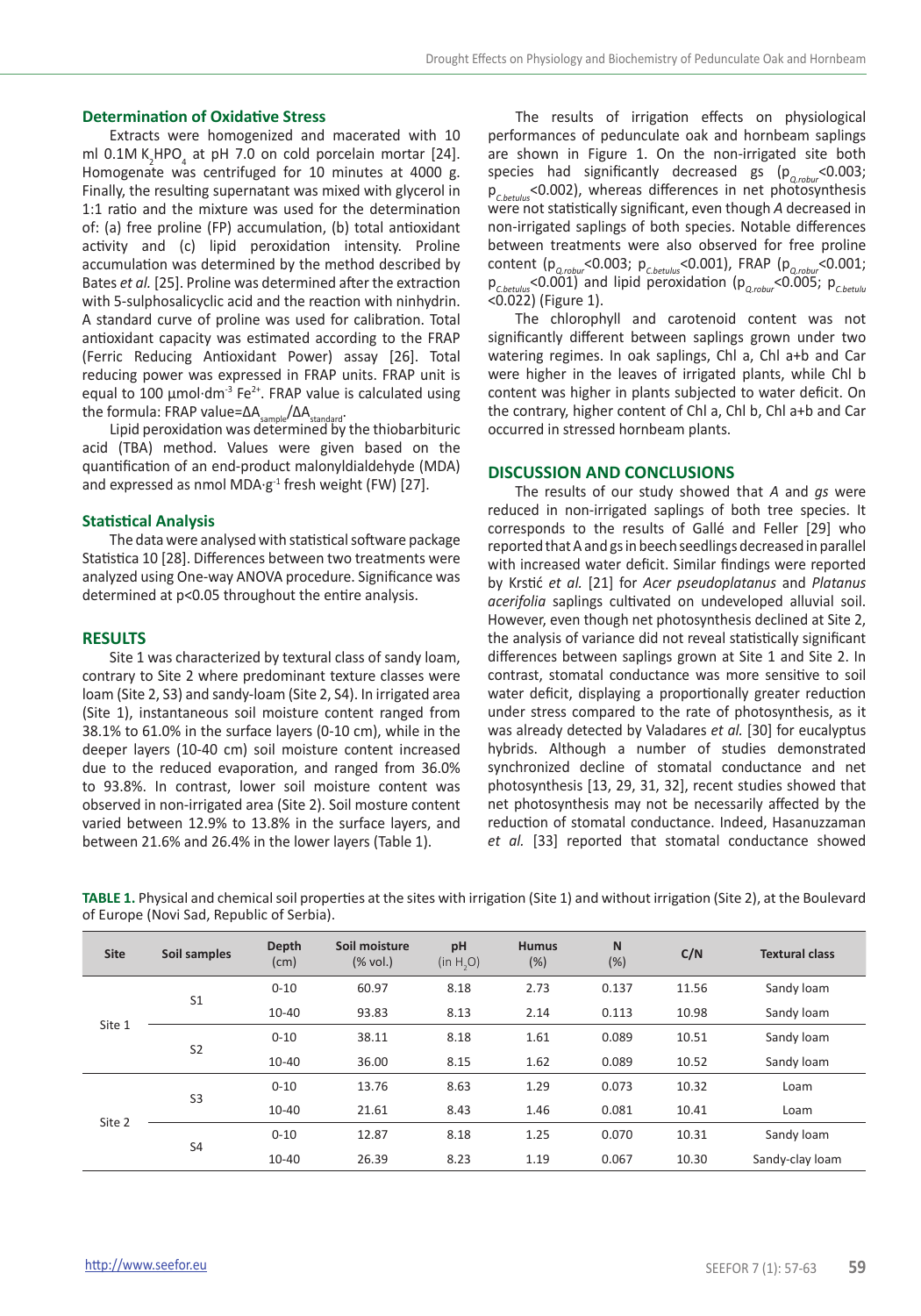

FIGURE 1. Physiological and biochemical performances of irrigated ( $\Box$ ) and non-irrigated ( $\Box$ ) Pedunculate oak and Hornbeam saplings grown in urban area of Novi Sad, during August 2012.

an earlier decline under mild to moderate stress than net photosynthesis, which abruptly dropped only at severe stress. Likewise, study on drought stress response in *Jatropha curcas* showed that despite the tight stomatal regulation under mild and moderate water stress, stomatal limitations to photosynthesis only occurred under severe stress [34]. Since the photosynthesis was not affected in *Q. robur* and *C. betulus* saplings even under sustained reductions of stomatal conductance, we might assume that the photosynthetic apparatus of both species is likely to be resistant to mild to moderate water stress. It corresponds to the findings of Michelozzi *et al.* [35] for Aleppo pine provenances.

Several studies demonstrated that under drought stress leaf chlorophyll contents often decline as a consequence of chlorophyll degradation [36, 37]. In this study we found no reduction in photosynthetic pigment contents. In fact, some increase was observed in hornbeam saplings, but it was not significant. This has also been reported for *J. curcas* [34] and *F. sylvatica* [38].

Significant increase of total antioxidant activity estimated by FRAP test was recorded under drought treatment in both species inspected. These results indicate that drought induces biosynthesis of chemical compounds with high antioxidant properties in order to cope with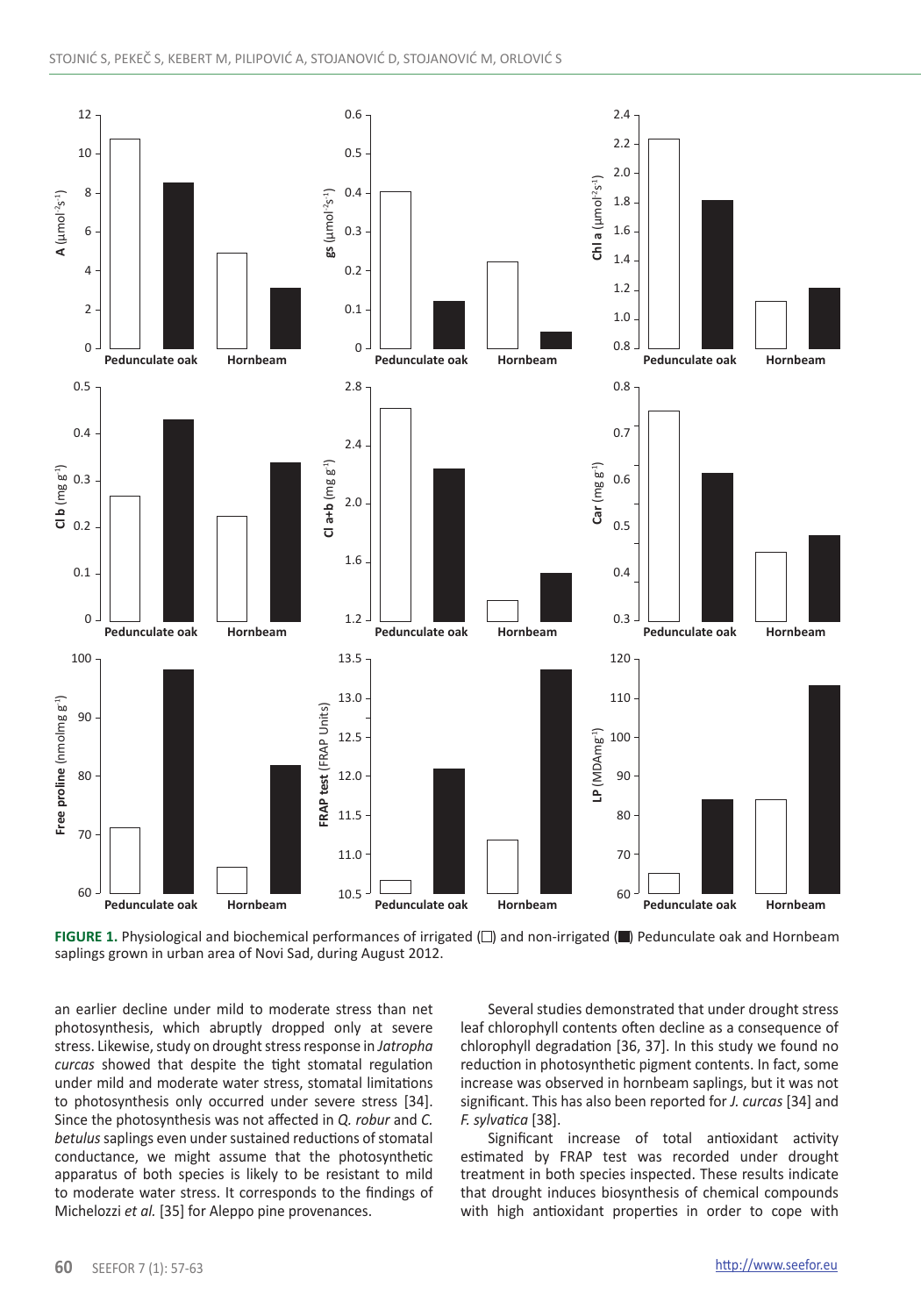oxidative stress which is a direct consequence of drought due to fact that reactive oxygen species (ROS) are generated abundantly under drought conditions. Within these groups of metabolites the most dominant are the products of secondary metabolism; in first line the phenolic compounds, both glicosides and aglicons, tannins, polyamines and conjugated polyamines all with a high capacity to scavenge reactive oxygen species. Štajner *et al.* [39] presented similar results where they tracked radical scavenger capacities as well as ferric reducing ability of extracts under different stress conditions in six melliferous woody plant species where they stated similar results of significantly increased FRAP value under the drought stress dominantly observed in *Fraxinus* and *Tillia* species.

Another plant mechanism to suppress consequences of drought conditions is by accumulation of osmoprotective compounds which have an important role in osmoregulation and in the maintenance of the water regime. Proline, like immino acid, due to its polarity is very often referred to as one of the main osmoprotectants. In this study, the concentration of free proline was significantly increased under the non-irrigated conditions both in oaks (increase of 28%) as well as in hornbeams (increase of 30.7%) compared to watered controls. Our findings are consistent with the results reported by Hu *et al.* [40] who evidenced that foliar proline levels were enhanced in the drought plus air warming treatment across three oak species (*Quercus robur*, *Quercus petraea* and *Quercus pubescens*). Similarly, the simultaneous measurement of proline and related compounds on the leaves of drought stressed *Quercus robur*  plants showed that fifty-six days of water deficit exposure resulted in increased foliar free proline levels of drought stressed oak compared to well-watered control [41]. Finally, Topić [42] found that free proline content in the leaves *Quercus robur* seedlings subjected to drought stress was almost twice higher in comparison to control treatment. Our findings are in accordance with the results that were gained from other tree species as well. For example, studying the influence of three different water regimes (100, 50, and 25% of the field capacity) on two contrasting populations of *Populus przewalskii*, Lei *at al.* [43] found that drought not only significantly affected decreased chlorophyll pigment contents but also caused accumulation of the free proline and total amino acids as well as abscisic acid and hydrogen peroxide. In their research, Szabados and Savoure [44] highlighted the important role of proline as an antioxidant that is acting as a single oxygen quencher and a  $H_2O_2$ scavenger, but that it can also reduce lipid peroxidation intensity.

Furthermore, the intensity of lipid peroxidation process measured by the quantification of its end-product malonyldialdehyde was also found markedly elevated under drought stress, which implies that drought stress caused by a lack of irrigation stimulates a very detrimental process of peroxidation of membranes' lipids. Schwanz and Polle [45] in their comparative study also found a significantly elevated intensity of lipid peroxidation under the drought stress in *Q. robur* which they characterized as a more drought tolerant species compared to *Pinus pinaster.* This is due to the features of *Q. robur* such as higher activities of superoxide dismutase, ascorbate peroxidase, catalase, dehydroascorbate reductase and glutathione reductase. Also, same authors referred to the significant loss of chlorophylls and carotenoids as well as soluble proteins under the drought stress.

All the gained results confirmed that both oaks and hornbeam species share same physiological and biochemical mechanism to cope with water limitation, which is reflected in the decline of stomatal conductance, the increase of total antioxidant activity through the induction of biosynthesis of compounds with high antioxidant properties as well as the elevated accumulation of proline as an osmoregulatory amino acid. This all as a consequence leads to mitigation of lipid peroxidation and general oxidative stress which were induced significantly under the inspected drought stress. Considering all the facts, our main conclusion is that irrigation in urban areas could drastically improve the general fitness of the plants since in this study it was confirmed that irrigation beneficially affects plants on physiological and biochemical level, which enables them more feasible growth and development, which contributes to healthier environment, affects the microclimate, provides more shade and filters the air.

## **REFERENCES**

- 1. DWYER JF, SCHROEDER HW, GOBSTER PH 1991 The significance of urban trees and forests: toward a deeper understanding of values. *J Arboric* 17 (10): 276-284
- 2. BOLUND P, HUNHAMMAR S 1999 Ecosystem services in urban areas. *Ecol Econ* 29 (2): 293-301. DOI: http://dx.doi. org/10.1016/S0921-8009(99)00013-0
- 3. NOWAK DJ, DWYER JF 2007 Understanding the benefits and costs of urban forest ecosystems. *In:* Kuser JE (*ed*) Urban and Community Forestry in the Northeast, 2nd edition. Springer Netherlands, Netherlands, pp 25-46. DOI: http://dx.doi. org/10.1007/978-1-4020-4289-8\_2
- 4. ŽIVOJINOVIĆ I, WOLFSLEHNER B, TOMIĆEVIĆ-DUBLJEVIĆ J 2015 Social and Policy Aspects of Climate Change Adaptation in Urban Forests of Belgrade. *South-east Eur for* 6 (2): 219- 235. DOI: http://dx.doi.org/10.15177/seefor.15-20
- 5. JIM CY, CHEN WY 2009 Ecosystem services and valuation of urban forests in China. *Cities* 26 (4): 187-194. DOI: http:// dx.doi.org/10.1016/j.cities.2009.03.003
- 6. SAVČIĆ B, STEVANOV M, STAMENOVSKI N 2012 Alleys of Novi Sad: Perceptions and opinions of citizens about existing urban green areas (*in Serbian with English summary*). *Topola* 191-192: 101-116
- 7. SÆBØ A, BORZAN Z, DUCATILLION C, HATZISTATHIS A, LAGERSTRÖM T, SUPUKA J, GARCÍA-VALDECANTOS JL, REGO F, VAN SLYCKEN J 2005 The Selection of Plant Materials for Street Trees, Park Trees and Urban Woodland. *In:* Konijnendijk C, Nilsson K, Randrup T, Schipperijn J (*eds*) Urban Forests and Trees. Springer Berlin Heidelberg, Berlin, Germany, pp 257- 280. DOI: http://dx.doi.org/10.1007/3-540-27684-X\_11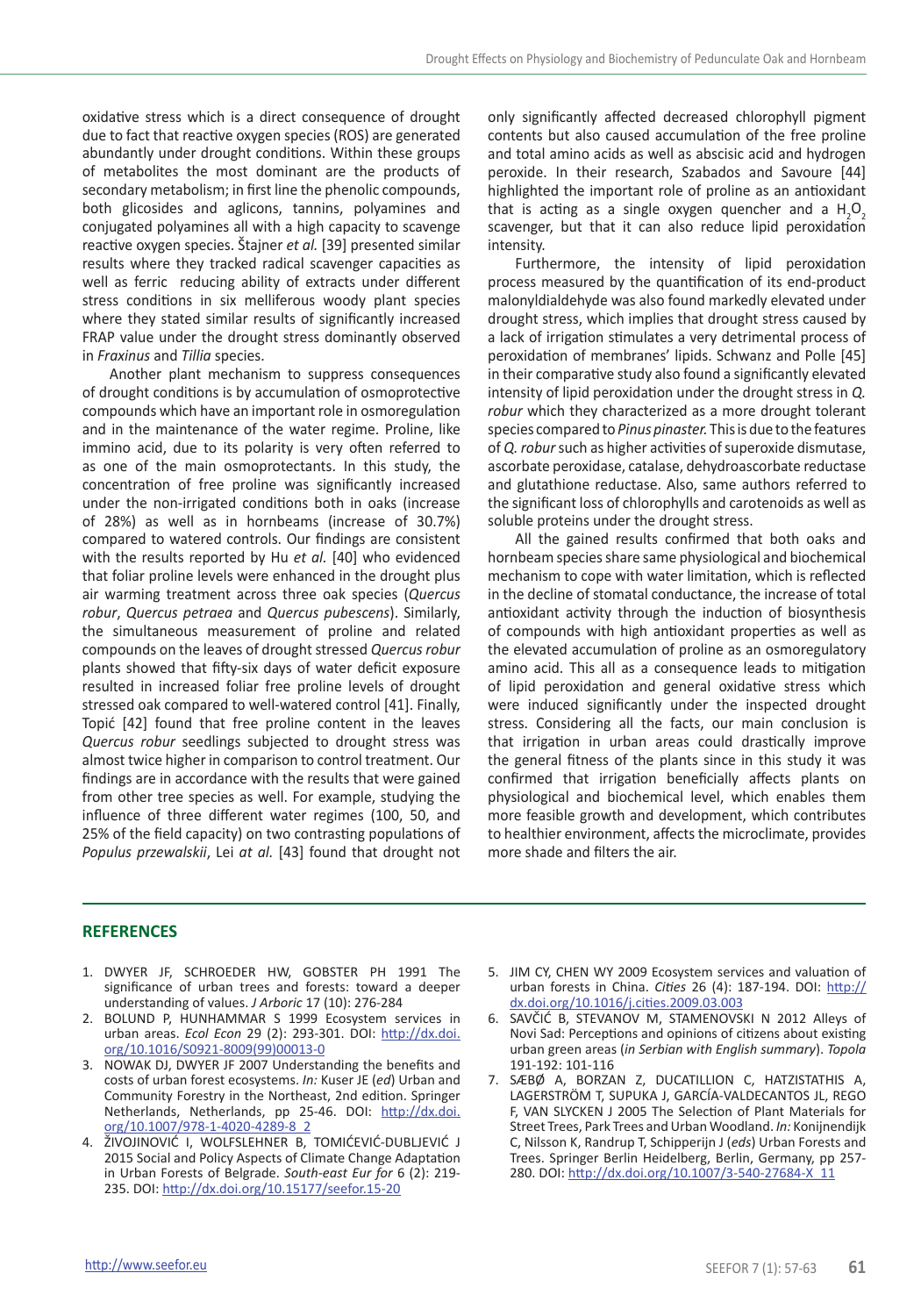- 8. SÆBØ A, BENEDIKZ T, RANDRUP TB 2003 Selection of trees for urban forestry in the Nordic countries. *Urban For Urban Gree* 2 (2): 101-114. http://dx.doi.org/10.1078/1618-8667- 00027
- 9. HSIAO TC 1973 Plant responses to water stress. *Ann Rev Plant Physio* 24: 519-570. DOI: http://dx.doi.org/10.1146/annurev. pp.24.060173.002511
- 10. POPOVIĆ Z, MILANOVIĆ S, MILETIĆ Z, SMILJANIĆ M 2010 Photosynthetic efficiency of Pedunculate oak seedlings under simulated water stress. *Bulletin of the Faculty of Forestry* 101: 139-150. DOI: http://dx.doi.org/10.2298/GSF1001139P
- 11. BRÉDA N, COCHARD H, DREYER E, GRANIER A 1993 Field comparison of transpiration, stomatal conductance and vulnerability to cavitation of *Quercus petraea* and *Quercus robur* under water stress. *Ann For Sci* 50 (6): 571-582. DOI: http://dx.doi.org/10.1051/forest:19930606
- 12. JEŽÍK M, BLAŽENEC M, LETTS MG, DITMAROVÁ L, SITKOVÁ Z, STŘELCOVÁ K 2015 Assessing seasonal drought stress response in Norway spruce (*Picea abies* (L.) Karst.) by monitoring stem circumference and sap flow. *Ecohydrology* 8 (3): 378-386. DOI: http://dx.doi.org/10.1002/eco.1536
- 13. PŠIDOVÁ E, DITMAROVÁ Ľ, JAMNICKÁ G, KURJAK D, MAJEROVÁ J, CZAJKOWSKI T, BOLTE A 2015 Photosynthetic response of beech seedlings of different origin to water deficit. *Photosynthetica* 53 (2): 187-194. DOI: http://dx.doi. org/10.1007/s11099-015-0101-x
- 14. DEGAETANO AT 2000 Specification of soil volume and irrigation frequency for urban tree containers using climate data. *J Arboric* 26 (3): 142-151
- 15. WHITLOW TH, BASSUK NL, REICHERT DL 1992 A 3-year study of water relations of urban street trees. *J Appl Ecol* 29 (2): 436-450. DOI: http://dx.doi.org/10.2307/2404512
- 16. WHITLOW TH, BASSUK NL 1988 Ecophysiology of urban trees and their management – the North American experience. *HortScience* 23 (3): 542-546
- 17. BOŠNJAK Đ, DRAGOVIĆ S, HADŽIĆ V, BABOVIĆ V, KOSTIĆ N, BURLICA Č, ĐOROVIĆ M, PEJKOVIĆ M, *et al.* 1997 Metode istraživanja i određivanja fizičkih svojstava zemljišta *(in Serbian)*. JDPZ, Beograd, Srbija, 278 p
- 18. HADŽIĆ V, BELIĆ M, NEŠIĆ LJ 2004 Praktikum iz pedologije *(in Serbian)*. Poljoprivredni fakultet, Departman za ratarstvo i povrtarstvo, Novi Sad, Srbija, 80 p
- 19. ŠKORIĆ A, SERTIĆ V 1966 Analiza organske materije (humusa) u zemljištu *(in Serbian)*. Priručnik za ispitivanje zemljišta knjiga I – Hemijske metode ispitivanja zemljišta, JDPZ, Beograd, Srbija, 41-46 p
- 20. BREMNER JM 1960 Determination of nitrogen in soil by the Kjeldahl method. *J Agric Sci* 55 (1): 11-33. DOI: http://dx.doi. org/10.1017/S0021859600021572
- 21. KRSTIĆ J, ORLOVIĆ S, GALIĆ Z, PILIPOVIĆ A, STOJNIĆ S 2014 Seasonal changes in leaf gas exchange parameters in *Platanus acerifolia* Willd. and *Acer pseudoplatanus* L. seedlings on undeveloped alluvial soil (fluvisol). *Šumarstvo* 1-2: 163-178
- 22. TOPIĆ M, BORIŠEV M, ŽUPUNSKI M, TOMIČIĆ M, NIKOLIĆ N, PAJEVIĆ S, KRSTIĆ B, PILIPOVIĆ A 2012 Recovery responses of photosynthesis, transpiration, and wue in black poplar clones following water deficits. *Topola* 189-190: 29-38
- 23. WETTSTEIN D 1957 Chloropyll-letale und submikroskopische formwechsel der plastiden. *Exp Cell Res* 12 (3): 427-506. DOI: http://dx.doi.org/10.1016/0014-4827(57)90165-9
- 24. TRUDIĆ B, KEBERT M, POPOVIĆ MB, ŠTAJNER D, ORLOVIĆ S, GALOVIĆ V 2012 The level of oxidative stress in poplars due to heavy metal pollution in soil. *Balt For* 18 (2): 214-227
- 25. BATES CJ, WALDREN RP, TEARE ID 1973 Rapid determination of free proline for water-stress studies. *Plant Soil* 39 (1): 205- 207. DOI: http://dx.doi.org/10.1007/BF00018060
- 26. BENZIE IFF, STRAIN JJ 1999 Ferric reducing antioxidant power assay: Direct measure of total antioxidant activity of biological fluids and modified version for simultaneous measurement of total antioxidant power and ascorbic acid concentration. *Method Enzymol* 299: 15-27. DOI: http://dx.doi.org/10.1016/ S0076-6879(99)99005-5
- 27. PLACER ZA, CUSTMAN N, HOHNSON BC 1968 Estimation of product of lipid peroxidation (malonyldialdehyde) in biochemical system. *Anal Biochem* 16 (2): 359-364. DOI: http://dx.doi.org/10.1016/0003-2697(66)90167-9
- 28. STATSOFT, INC. 2011 STATISTICA (data analysis software system), version 10. www.statsoft.com
- 29. GALLÉ A, FELLER U 2007 Changes of photosynthetic traits in beech saplings (*Fagus sylvatica*) under severe drought stress and during recovery. *Physiol Plantarum* 131 (3): 412-421. DOI: http://dx.doi.org/10.1111/j.1399-3054.2007.00972.x
- 30. VALADARES J, PAULA NF, PAULA RC 2015 Physiological changes in eucalyptus hybrids under different irrigation regimes. *Rev Ciênc Agron* 45 (4): 805-814. DOI: http://dx.doi. org/10.1590/S1806-66902014000400019
- 31. RAFTOYANNIS Y, RADOGLOU K, HALIVOPOULOS G 2006 Ecophysiology and survival of *Acer pseudoplatanus* L., *Castanea sativa* Miller. and *Quercus frainetto* Ten. seedlings on a reforestation site in northern Greece. *New Forest* 31 (2): 151-163. DOI: http://dx.doi.org/10.1007/s11056-004-7365-5
- 32. CHENG X, HE Z, YU M, YIN Z 2014 Gas exchange characteristics of the hybrid *Azadirachta indica* × *Melia azedarach*. *iForest* 8: 431-437. DOI: http://dx.doi.org/10.3832/ifor1127-007
- 33. HASANUZZAMAN M, NAHAR K, GILL SS, FUJITA M 2013 Drought stress responses in plants, oxidative stress, and antioxidant defense. *In:* Tuteja N, Gill SS (*eds*) Climate change and plant abiotic stress tolerance. Wiley-VCH Verlag GmbH & Co. KGaA, Weinheim, Germany, pp 209-250. DOI: http:// dx.doi.org/10.1002/9783527675265.ch09
- 34. SAPETA H, COSTA JM, LOURENCO T, MAROCO J, VAN DER LINDE P, OLIVEIRA NM 2013 Drought stress response in *Jatropha curcas*: growth and physiology. *Environ Exp Bot* 85: 76-84. DOI: http://dx.doi.org/10.1016/j.envexpbot.2012.08.012
- 35. MICHELOZZI M, LORETO F, COLOM R, ROSSI F, CALAMASSI R 2011 Drought responses in Aleppo pine seedlings from two wild provenances with different climatic features. *Photosynthetica* 49 (4): 564-572. DOI: http://dx.doi. org/10.1007/s11099-011-0068-1
- 36. KIANI SP, MAURY P, SARRAFI A, GRIEU P 2008 QTL analysis of chlorophyll fluorescence parameters in sunflower (*Helianthus annuus* L.) under well-watered and waterstressed conditions. *Plant Sci* 175 (4): 565-573. DOI: http:// dx.doi.org/10.1016/j.plantsci.2008.06.002
- 37. ANJUM SA, XIE X, WANG L, SALEEM MF, MAN C, LEI W 2011 Morphological, physiological and biochemical responses of plants to drought stress. *Afr J Agric Res* 6 (9): 2026-2032
- 38. BORIŠEV M, HORAK R, PAJEVIĆ S, ORLOVIĆ S, NIKOLIĆ N, ŽUPUNSKI M, PILIPOVIĆ A 2015 Daily dynamics of photosynthetic parameters in beech population under periodical drought conditions. *Open Life Sci* 10 (1): 165-174. DOI: http://dx.doi.org/10.1515/biol-2015-0022
- 39. ŠTAJNER D, ORLOVIĆ S, POPOVIĆ B, KEBERT M, GALIĆ Z 2011 Screening of drought oxidative stress tolerance in Serbian melliferous plant species. *Afr J Biotechnol* 10 (9): 1609-1614
- 40. HU B, SIMON J, RENNENBERG H 2013 Drought and air warming affect the species-specific levels of stress-related foliar metabolites of three oak species on acidic and calcareous soil. *Tree Physiol* 33 (5): 489-504. DOI: http:// dx.doi.org/10.1093/treephys/tpt025
- 41. OUFIR M, SCHULZ N, SHA VALLIKHAN PS, WILHELM E, BURG K, HAUSMAN JF, HOFFMANN L, GUIGNARD C 2009 Simultaneous measurement of proline and related compounds in oak leaves by high-performance ligandexchange chromatography and electrospray ionization mass spectrometry for environmental stress studies. *J Chromatogr A* 1216 (7): 1094-1099. DOI: http://dx.doi.org/10.1016/j. chroma.2008.12.030
- 42. TOPIĆ M 2015 Fiziološki aspekti otpornosti hrasta lužnjaka (*Quercus robur* L.), cera (*Quercus cerris* L.) i crne topole (*Populus nigra* L.) u uslovima vodnog deficita -doktorska disertacija. PhD thesis, University of Novi Sad, Faculty of Sciences, Novi Sad, Serbia, 186 p